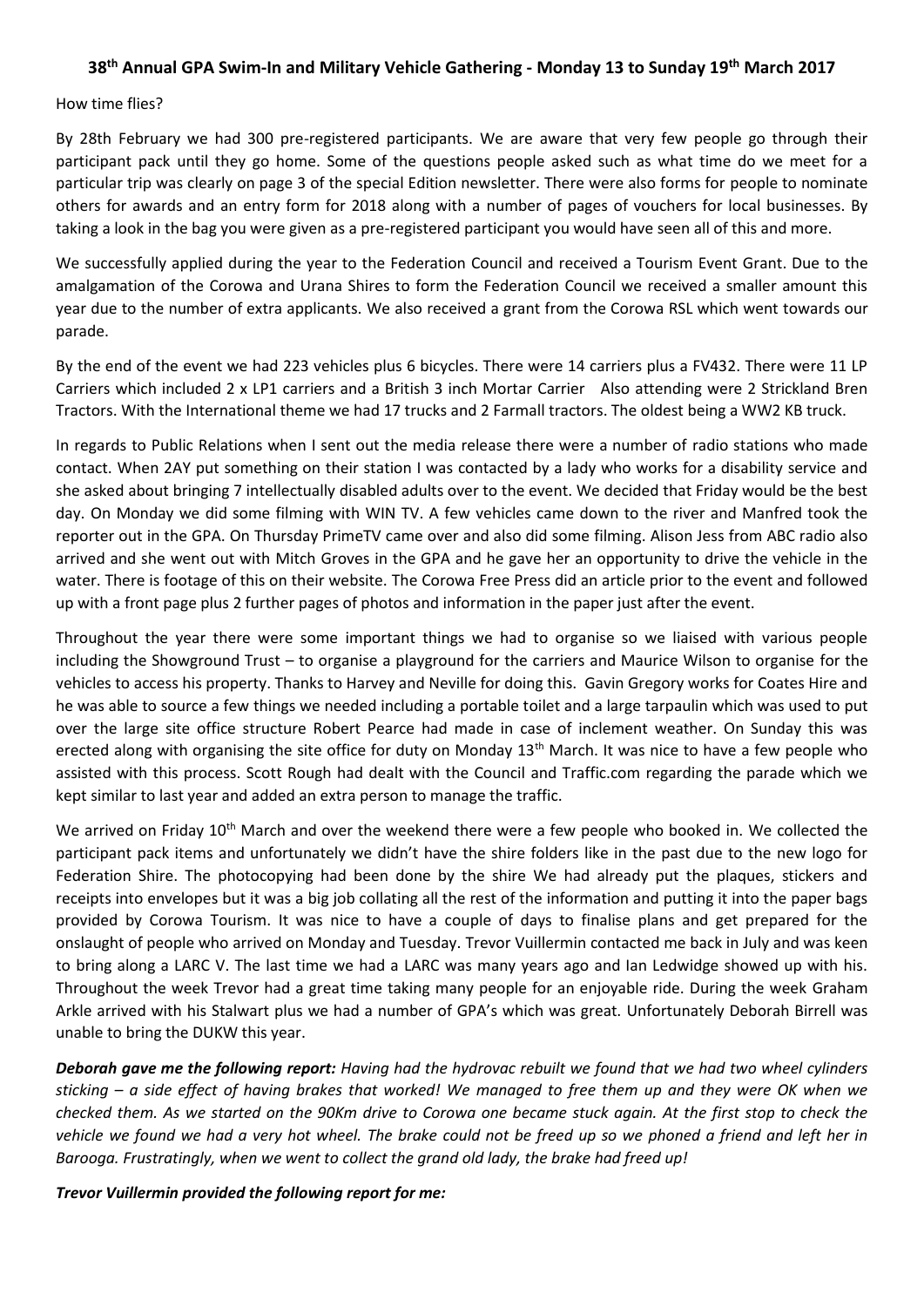*We all had a great week at Corowa. I enjoyed swimming the LARC, and next Year will endeavour to get more lifejackets. For a first timer, we were made to feel Welcome and felt at home. Work permitting, will almost certainly be back.*

*I have owned this machine since June last year, and have spent most of the Summer getting to the point of being Seaworthy. I plan some more overhaul work over the winter, so I can use it more over the next Summer. The machine was built in 1963, as part of 968 originally built. 550 were left behind and "sunk" after the Vietnam war. There are a few used as tourist machines around Australia, and a handful in private hands. The Australian Army retains a small fleet as do some others in US, Phillipines and Argentina.*

Trevor has another LARC for sale at \$50,000.

Another interesting call came from Alan Blackman who entered a Fiat. He arrived on Monday and was able to get a permit for the vehicle from the local RMS. The FIAT SPA TL37 was a gun tractor used by the Italian army in the WW2 North Africa campaign. Two were captured and brought to Australia and they were both later used during the war in New Guinea. Owner has remains of other one as well. Powered by a 4 litre engine, it has permanent 4wd with a central differential in the transfer case with separate drive shafts to each wheel as well as 4 wheel steering

We were fortunate to have Kristain Kemper from Everyman with us from Monday to Saturday. For a donation he provided coffee, tea, soft drinks, chips, chocolates etc. During the day and night he played movies alongside the Radar van site office.

On Tuesday Troy and I celebrated our first Wedding Anniversary. After going out to lunch we organised a ride with Manfred in his GPA down the river and came out at the boat ramp where we celebrated for an hour or so. Thanks to Manfred and all who came down for the celebration.

From Tuesday Ann Penhallow did the Daily Dispatches. She put information together during the day and then went over to the Council and had them printed. A number of the children helped hand them out each afternoon. What we would like is for a person each day to quickly write a report on the activities that took place and give to the editor so they can be included.

#### *BARANDUDA PRIMARY 2017- trip report by a participant*

*Close on the entire school compliment of 260 children sat quietly (for a few minutes at least) and absorbed the brief presentations by two of our KVE members, on Wednesday 15 March 2017. On display were two Jeeps. One a genuine World War 2 model which had seen a variety of encounters. The other, a modern one with all the luxuries you might expect to find in the current model. The children were told the only external similarities were the slats in the grill and the fold-down windscreen.*

*Ros Hooper, the Defence School Transition Aid did a sterling job of organising her charges so that each child had the opportunity to hear something about the history of the Jeep and ask questions. Following question time was 'show and clamber'.*

*'Swarm' was perhaps the operative word with the children eagerly inspecting both the old and new models. The old Jeep did attract more attention than the 70 year later model. Both vehicles received careful inspection and every knob, switch and button was turned, flicked and pressed hundreds and hundreds of times. And that was just from the staff! The children also were excited and interested to see how things worked.*

*The zealous pupils asked many intelligent questions about the theatres of war in which the Jeep was used, the weight of the vehicle and why it was so popular. All these questions were answered so all could comprehend and hopefully remember.*

*A progressive primary school, their code is be responsible, be a learner, be respectful and be your best. Covering foundation to year 6 the fairly new buildings and surrounds were certainly consistent with good learning and a basis for the future.*

*As it was a warm day, we were thankful that all these 'hands-on' activities were held under cover in the shade*

*All in all it was an excellent two hours where the participants enjoyed the experience as much as the staff and children.*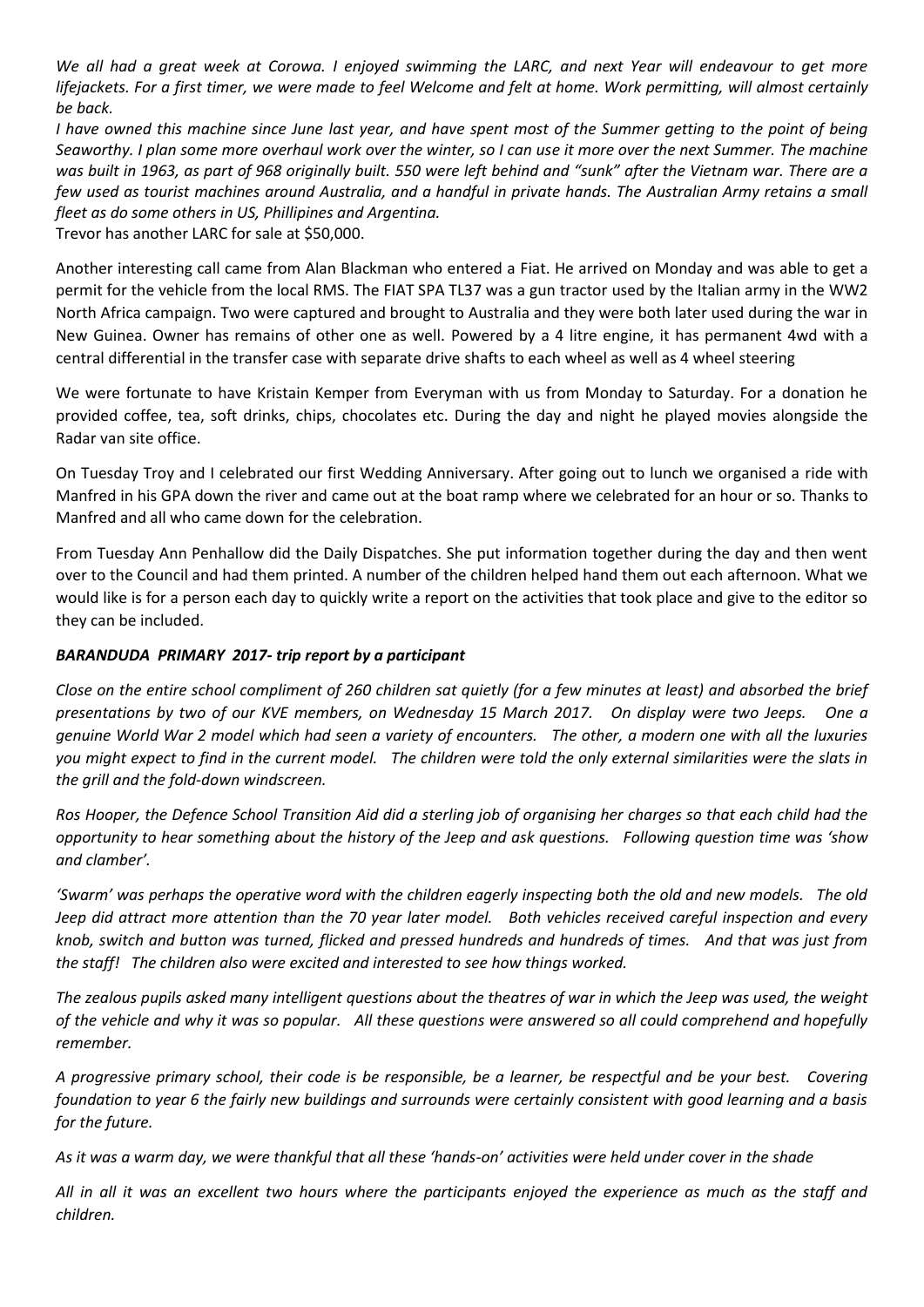#### *We are thankful to Ros for her input and organisation in the event.*

Another trip that was organised on Wednesday was a tour of the Army Museum at Bandiana. We went on the morning visit and then went out to see Bill Tooles Bunker in the afternoon. A convoy of vehicles departed from outside Uncle Toby's at Wahgunyah and arrived at Bandiana around 10am. Due to the strict procedures we had to follow our names were checked off a list. There were a few people who had not signed up prior to Friday 10<sup>th</sup> March and next year people will have to follow the procedures laid down. We got into the back of an International and were taken to the park area opposite the entrance to the museum. No photos were allowed to be taken while outside the museum but once inside there were camera flashes going off everywhere. Fortunately the museum has been well maintained and the only way to visit is by making contact and organising a tour. Many thanks to Mick Morrissey and also to Scott Norman, Ben Hemmings, and Paul Dekmetzian who assisted Mick and organised a wonderful BBQ lunch. Next year Mick has decided to collect the entry fee / donations prior to arrival ( At the FUP) If we ask \$5 per person and \$10 per family would be a nice contribution to hand over to the museum. Collecting prior to the visit would stream line the admin and get those attending inside more quickly. He will also ask if it will be possible for the visitors to inspect the outside displays. With the registration, he would like to tighten it up so that those wishing to attend are notified prior to the last Friday prior and any final comers have the Friday at the latest. He thinks it would be sufficient to have a morning visit from 10:30 for 3 or so hours. A convoy return would depart Bandiana at 14:30 so that those wishing to visit Tooles can still do so and return to Corowa with the group.

Some of us headed out to Baranduda to take a look at Bill's Bunker. What an amazing place. I am sure that most who went purchased something. I had previously seen the Aussie Picker episode and decided that for the first time I would take a look and of course I ended up purchasing a few things. The ANSETT airlines silverware and crockery took my interest. I was looking for some women's uniforms but didn't find anything suitable. Upon returning to the Site Office on Wednesday afternoon we were met by Makere and Rob Beale. They had come out for the event from New Zealand.

On Thursday there were 2 KVE runs. One was to the Corowa High School and the other to the back paddock of the Showgrounds. A large number of vehicles left Ball Park. With over 20 vehicles the teachers and children enjoyed the vehicle display.

The Carrier run to the back paddock left slightly later. KVE had organised with the Showgrounds Trust to use a paddock behind the Showgrounds. This area was set up prior to Thursday. Harvey Black, David Smith, Neville Smith and Maurice Wilson dug trenches, made obstacles out of old telecom poles and erected signs. Coates Hire donated a toilet which was taken to the various carrier event locations. There was the FV432, Wayne Lane's carrier a number of Jeeps and Land Rovers. They got up to Federation Avenue when the carrier had to pull over due to mechanical problems. Nick Stuart offered to give him a tow.

# *Wayne Lane provided the following information:*

*It was a minor road side adjustment I think would be better given the Carrier has less than 5km on the speedo since restoration was finished and the Corowa trip I put down as being its maiden voyage I would have rather have brought my seasoned Aussie Carrier but decided to add variety with the English one the problem with the carrier on Thursday was the back right break drum was not releasing properly and was dragging load on the engine causing her to get uncomfortably hot after readjusting this brake linkage she successfully returned back to town under her own steam and remained problem free for the rest of the Corowa trip including the successful parade drive the Corowa trip gave me the opportunity to test for any faults with the carrier over all I was happy with its overall performance and I and all my companions enjoyed the trip thoroughly*

Harvey took the rest of the convoy over to the paddock. After the school visit Neville arrived with a few other vehicles. Some of the other vehicles negotiated the off road course and David Smith showed how it could be done especially with his father standing at the helm and ending up on his butt.

Trip to Wool Marketing – there was a surprising number of vehicles and people who attended the visit to Travis Smith's Store. Approx. 50 people and some were there for 2 hours. It fascinated many of those who attended as he has a display of items that have been collected over the years and these objects were in bails of wool that had come from properties.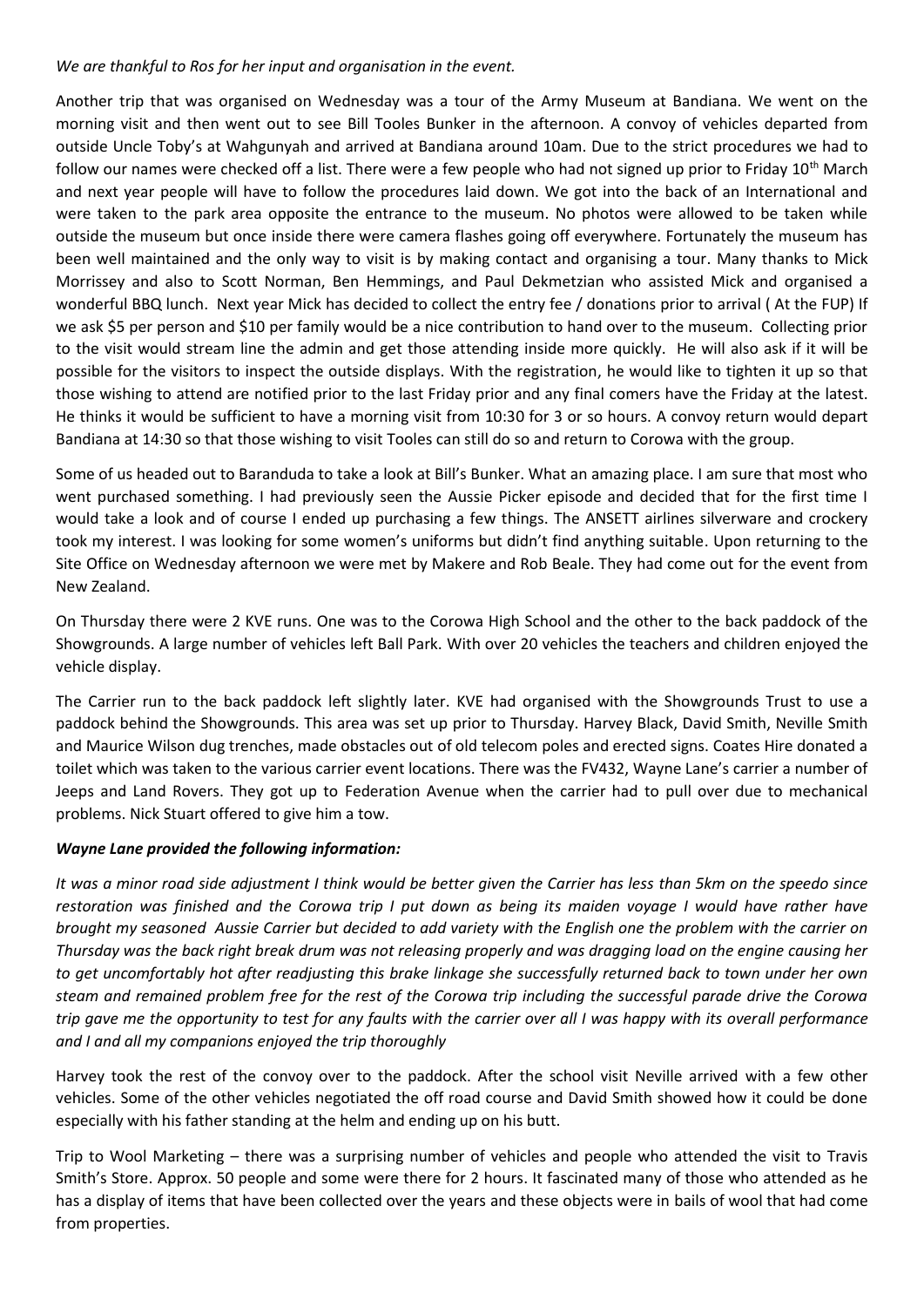Mark Weltner's brother, Glenn decided to run a 4WD trip. 12 vehicles left Corowa and headed towards the Mt Pilot and Beechworth Conservation Reserve. There was Peter Kunz with his Kubelwagon, John Potter with his International, Peter James in his OKA, Mark Weltner and Glenn Weltner in the Canter, Matthew Ratcliffe with his white Land Cruiser, a Landcruiser tray top utility, 5 jeeps and 2 110 Land Rovers belonging to Troy Creamer and Rod Richards. In the morning the group visited the Mount Pilot aboriginal caves and paintings, the lookout and did the Fire Trail and had lunch at the Eldoradoh Hotel then visited the dredge. Most of the group headed back to Corowa. Mark, Glenn, Matthew, Makere and Troy continued the 4WD trip to the Woolshed Falls. Makere enjoyed driving the our Land Rover and when there was a mention of doing the 4WD trip or going on the carrier run she chose the 4WD trip and her father, Rob chose the Carrier run.

REMLR had organised an overnight trip to Blighty. It is on the Riverina Highway between Finley and Deniliquin. They left around 4pm and arrived back prior to lunch on Friday and all appeared to have a good time.

## *Report from Makere Beale*

*Dad has been wanting to come across the ditch for the Corowa Swim-In for years now, and with the theme being Year of the Carrier 2, we decided to make it happen. (Back in 2003, he had one of the 10 carriers at the NZ event that was beaten by the Year of the Carrier in 2005!) I'll admit there was a bit of good old Trans-Tasman rivalry in there – a chance to see if you guys would beat the 30 Bren Gun carriers we amassed here in January 2015.* 

*Corowa's the first MV event I've been to overseas and it was interesting to compare it with what we do here in NZ. My favourite part of the trip was getting to meet an awesome bunch of people who are also afflicted with the 'green disease,' as well as running into a number of Kiwis we haven't seen in yonks. I enjoyed the opportunity to go offroading and see a bit of the Australian bush. The swap meet was also great and our bags were full for the return flight home.* 

*If you have plans to travel to NZ, take a look at our club website nzmvc.org.nz and check out the Events and Contacts pages. There are branch events run throughout the year and our National Rally is held at Easter in a different location every year hosted by one of our branches. We would like to repay the hospitality we received on our visit to Corowa.*

#### *Makere and Rob Beale*

#### [rob.bl@xtra.co.nz](mailto:rob.bl@xtra.co.nz)

The annual BBQ for KVE members and family was held on the Friday morning in Ball Park approximately seventy persons attended. The purpose of the BBQ is for members to meet and greet other members, also the committee wish to show their appreciation for the help received during the running of the event for the week.

Brian would like to thank his assistants Robin Stephens, Greg Stephens, Kevin Joyce and Max Mann on the morning of the barbeque for the setting up and cooking while he was up the town collecting the meat, eggs and bread. He also wanted to thanks the butcher, Meat on the Murray and the super market IGA for their support of KVE.

At 10am the vehicles lined up for the trip to Maurice Wilson's. I stayed back to welcome the staff including Mary Jane Jaksetic and the Intellectually disabled people from Kalianna. Many thanks to Mitch Groves and Manfred who gave them a ride in their GPA's

There was a long convoy to Maurice's and fortunately the weather was great. Vehicles had an opportunity to drive through some of the tracks down to the river. Scott Hough's carrier broke down and had to be recovered.

#### *Scott Hough wrote the following report on his dramas:*

*We drove it out on Friday to the driving course and got into the property and to the river to watch the amphibious vehicle being rescued by a Dodge and then she started being "Brenda the Bitch" we had a major problem with the ignition , I had fitted a new electronic ignition and it could not stand the extreme heat in the armoured engine bay !*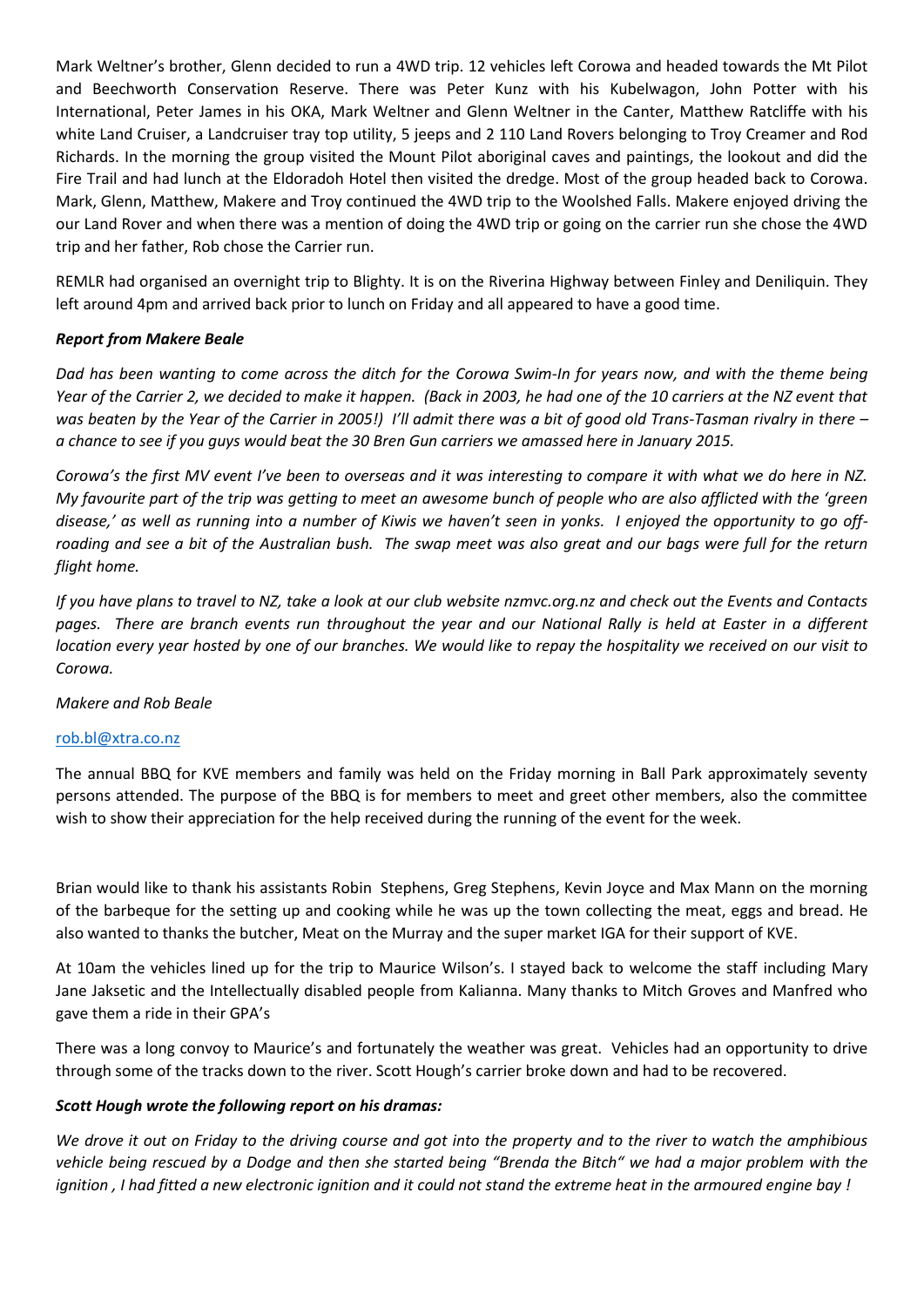*We managed to limp it out to the house with many foul words said and had to recover it from there with my green Peterbilt truck, end of adventure! So we did the parade in my jeep instead unfortunately.*

Shortly after 11am I made my way to Maurice Wilson's and were alerted to the fact that the Stalwart was bogged. I just missed out on the Simon Allen using his Dodge to pull them out. I went back to the area where the Land Rover's had gathered and then we decided to go for lunch at the Chocolate and Whiskey Factory.

## *The following is a report by a person who wished to be nameless regarding the trip to Maurice Wilson's property:*

*The morning started with a hearty breakfast consisting of bacon and egg rolls at Ball Park Caravan Park. Following breakfast, we all assembled at the entrance to the footy club opposite. Then, on command, the convoy rumbled the few kilometres to Maurice Wilson's property 'Widgeon'.*

*At the entrance to his property, Maurice addressed the participants on the need for fire safety, particular cigarettes, as well as sparks and heat from exhaust pipes.*

*In single file the troop negotiated the fine dust for three kilometres to the banks of the Murray River. The scene was idylic.* A fine day, sunshine and the flowing waters of a mighty river. It was almost too much. And for one vehicle, *an Alvis Stalwart carrier it was certainly too much! The massive six-wheeled vehicle complete with adults and children, all wearing safety vests, was all set for a demonstration of precision maritime navigation and manoeuvrability on the Murray River. Unfortunately for those on board, the river had other ideas! About 2.63 metres into the water Alvis Stalwart became Alvis Motionless. Bogged is such a harsh word.* 

*Realising that they could go neither forward or backwards, the captain initiated a 'mayday'. First the 'women and children' were lifted to safety leaving only a skeleton crew on the stricken vessel. The 'mayday' was answered in the form of a Dodge command vehicle which, to the relief of the interested bystanders, had a winch. All fixed…well not quite. Physics dictates that when two objects are pulling toward each other, the heavier object will remain stationery and the lighter object will be pulled toward it. So it was with the first rescue effort*

*The second effort was slightly better with a sling used around a stump and attached to the land vehicle. Unfortunately, the stump moved also resulting in the Alvis remaining stranded. The third attempt worked and the Alvis was extricated from the watery depths much to the cheers and applause of the relieved onlookers*

*No one was injured, no lives were lost, it was just bad luck that it happened to be the wrong place to mount an aquatic assault*

The boys involved in the extraction did an excellent job combining cables, slings and snatch blocks. The had a dampener on the cable and followed all relevant safety precautions such as ensuring the bystanders stood back a safe distance.

*The morning was most entertaining and educational with the Murray River winning on the day.*

One of the rarer vehicles was a 1940 KB International.

# *Geoff Naylor gave me the following report:*

*I have had it for 25 years and did a mechanical resto on it over some months back in the day .I have some 10 trucks but have a real soft spot for this truck. It has been a good film truck and has been in at least 10 feature films .Sometimes painted different colours. I plan to take her to Darwin in 2020.* 

Friday night we had a parade briefing followed by Deborah Birrell's talk regarding her Kokoda experience. Doug Draeger also spoke on his plans for the 2020 Back To The Track trip. The Corowa Football club provided a delicious 2 course meal and during the night we had 3 donated items which we auctioned. The first was a quilt made by Diana Rolfe and there were two jeep parts donated by Nigel Ward. Many thanks for a great night. If anyone has suggestions on a person who may like to be a guest speaker in the future please let me know.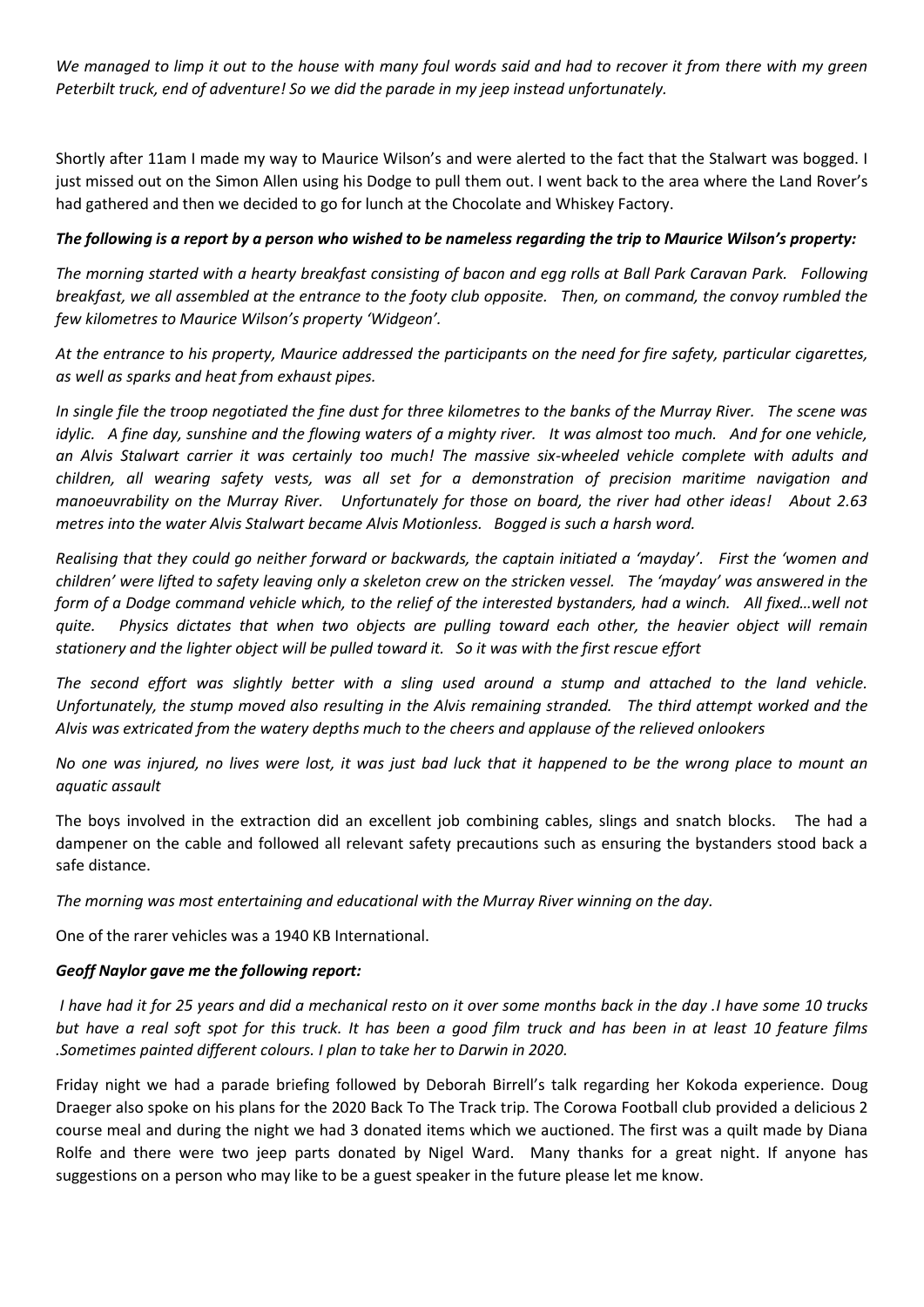Saturday – is the main day with the parade, swap meet, vehicle display and activities down by the river. The paddock behind the showgrounds was also available but it didn't appear that anyone wanted to use it.

The parade was impressive with approximately 200 vehicles. Each year we fine tune things and the comments from locals were very positive. The swap meet was run again by Jan McKenna and she did a great job organising people. There were approximately the same number of stalls as last year. Due to the large number of vehicles we decided to set up the groups slightly differently for the photo.

Mick Downing from Corowa Tree Care came along with his Cherrypicker so some aerial shots could be taken. Corowa Rotary Club put on a great BBQ catering for breakfast and lunch.

Participants all had Voting forms and nominated KVE members checked the forms after 12 MD on Saturday. We would prefer the participants have the choice of who gets the awards rather than a member of KVE. There were very few voting forms in the Suggestion Tin this year so if you think you deserve an award fill out the form next year.

Awards were given to:

.

1. Mal Mackay Memorial Award: This award will be given to an individual who appears to get the most enjoyment out of being at Corowa. John Mackie

2. Hard Luck award: Went to Deborah Birrell who had a brake problem in the DUKW on the way to Corowa and meant it had to be left half way

3. Breakdown Award: Wayne Lane. He was the only carrier going on the Thursday trip in the convoy to the off-road course and broke down half way and had to return to Ball Park

4. Longest distance driven in a military vehicle: Gary Schluter from WA.

5. Encouragement Award: Makere Beale made the trip from New Zealand with her father Rob. She arrived on the Wednesday afternoon and was very enthusiastic and helped on the site office and went 4WD on Thursday and arrived back driving a Land Rover

6. Vehicle - People's Choice For your favourite vehicle attending this year. Fiat SPA TL37 Gun Tractor owned by Alan Blackwell

7. Carrier - People's Choice: For your favourite Carrier attending this year.

2 awards were given to the carrier theme vehicles. The LP2 owned by Robin Mawson and driven by Chris Munford and the second award was given to Mark Young for his LP2A carrier

8. International - People's Choice: For your favourite International vehicle attending this year.

2 awards were given to the International theme vehicles. The International F5 wrecker owned by Chris Watson and the WW2 KB International owned by Geoff Naylor.

KVE also organise Appreciation Award Plagues for people who have assisted us at the event or over the past 12 months. We handed out some during the week and others were handed out on Saturday night. On both Friday night and Saturday night Doug Draeger talked to participants about the event he is organising in 2010 titled Back To The Track 2020. There were a number of people who were interested in hearing the current plans and what Doug is also hoping to organise. He can be contacted by phone on: 0428676741 or email: [dougdraeger@hotmail.com](mailto:dougdraeger@hotmail.com) If anyone missed this opportunity please make contact with him ASAP so he can keep you posted on his plans.

There was a wide range of interesting amphibious vehicles with 5 GPA's, a LARC 5 and an Alvis Stalwart. We had a number of people from overseas. From the UK we had Richard Farrant and Mike and Colleen Jackson. From New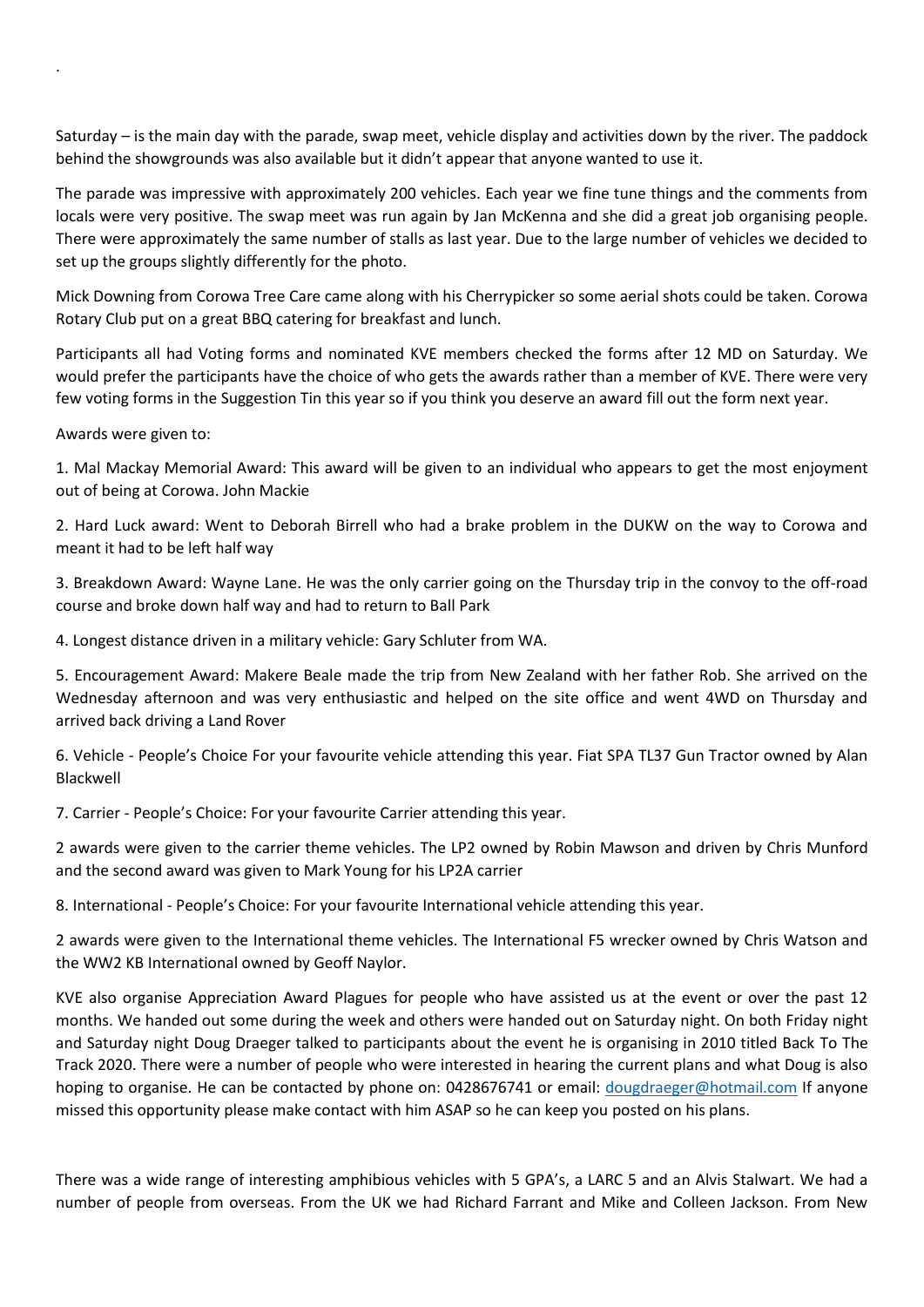Zealand we had Clark Ross, John and Bev Cameron, Makere and Rob Beale and also seen was …………………… It is always good to hear a report from people who haven't attended Corowa before. Mike wrote the following for me.

# *38th Annual Corowa Swim-In and Military Vehicle Gathering written by Mike and Colleen Jackson*

*According to an internet route planner it's a mere 27,248 kms from Redlynch, Somerset, England to "the Murray's green banks" at Corowa – a trip not to be undertaken lightly. But there comes a time in one's life when the bucket list has to be addressed seriously – hence my wife (a Queenslander) and I turning up for the KVE gathering. It may be that it was the trip of a lifetime, but it was, from my perspective, very worthwhile.* 

*Despite having been a Jeep owner since April 1970 I have been to only a few such gatherings – all much smaller in scale and based on southwest England agricultural shows and the annual Air Show at RNAS Yeovilton. So the scale of the Corowa gathering was quite overwhelming and the variety of vehicles remarkable. I was particularly impressed by the assembly of Carriers (Local Pattern) – my sincere thanks to the owner of one who offered me a ride around Maurice Wilson's property. Quite how men actually went to war in such machines I shall never know, but they were apparently quite highly regarded by most soldiers who used them.*

*MV*'s aside, we both thought that Corowa was a delightful country town – civic pride at its best, well kept and *obviously well-loved by its people. We got the impression, particularly on the Saturday morning parade, that the vehicles, their owners and families were very welcome in the town. Local businesses must be pleased to have such interesting customers and the VB Gold flowed like water.*

*We enjoyed our brief visit very much. Many thanks to all the MV Enthusiasts and, in particular, Committee members Jan – for making the introductions - and Max – for adroitly facilitating our motel room. And finally, my thanks to Bill Etheridge who (almost) converted me to the MUTT!*

There was a wide choice of opportunities for those who wanted to participate in activities. On Thursday Glenn Weltner organised a 4WD trip. Some people attended school visits, others went to Bandiana on the pre organised trip led by Mick Morrissey and there was a large turn out to see the Corowa Wool Store and REMLR organised an overnight trip to Blighty. There were also 2 off road locations close to Corowa which included the Racecourse back paddock and Maurice Wilson's property. On the Friday night Deborah Birrell gave a very interesting talk on her experiences on the Kokoda Trail. Each year we have a guest who gives a talk and the Corowa Footy Club, across the road from Ball Park has been the ideal location as we can also have a meal at a reasonable charge and find out the last minute plans for the parade.

On Sunday we had a KVE General Meeting and an AGM. The office bearers are now:

President: Richard Farrant Vice President: Scott Rough Treasurer: Max Mann Secretary and Public Relations: Jan Thompson-Creamer Governance Officer: John Gordon Membership Secretary: Melinda Ojalen Committee: Harvey Black, Kel Baxter, Brian Healey Editor: Richard Farrant At the end of the event we are privileged to receive coverage in the Corowa Free Press: -

<http://www.corowafreepress.com.au/2017/03/22/796/kve-swim-in-spectacular>

The theme for 2018 is Year of the Land Rover. We looked at statistics comparing the number of Land Rovers in attendance since 2008. Will the Jeep numbers again succeed over the number of Land Rovers?? We know there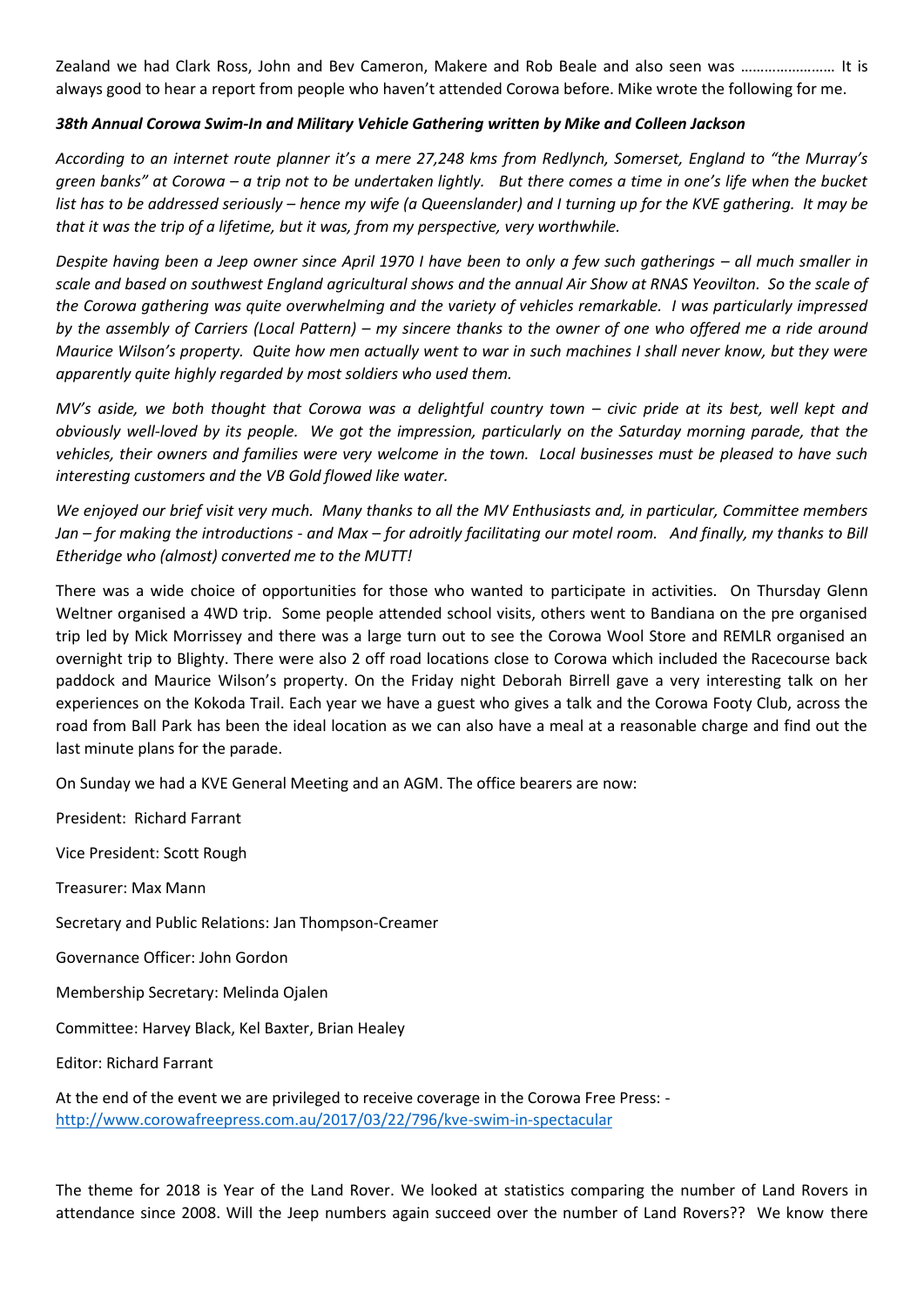have been many recent sales of Land Rovers through auction and privately so for those who own a Land Rover we hope to see it next year.

- 2008 23 Land Rovers to 58 Jeeps
- 2009 22 Land Rovers to 45 Jeeps
- 2010 24 Land Rovers to 180 Jeeps
- 2011 48 Land Rovers to 65 Jeeps
- 2012 19 Land Rovers to 66 Jeeps
- 2013 25 Land Rovers to 71 Jeeps
- 2014 32 Land Rovers to 74 Jeeps
- 2015 40 Land Rovers to 79 Jeeps
- 2016 30 Land Rovers to 81 Jeeps
- 2017 41 Land Rovers to 80 Jeeps

We are aiming to contact Land Rover Clubs to see if we can publicise the event to people who own military Land Rovers. We also encourage people with all types of military vehicles to attend every year.

Dates for future Swim-In events at Corowa:

2018: 12-18th March – Year of the Land Rover

2019: 11-18th March – Year of the Amphibian and Year of Prototype (this is also the 40th Year of the Swim-In)

2020: 9-16th March – Year of the Motorcycle (40th Anniversary of the Corowa Swim-In)

2021: 8-15th March – Year of the Jeep (celebrating 80 years of the Jeep).

To be kept up to date with swim-in news please make sure you are on our database. The easiest way is to send an email to: kveinc@optusnet.com.au or phone Jan on 0412 078096.

Due to another event occurring in Victoria at the same time there were a number of people who made contact with me as they were upset at being charged higher than normal room rates. We recommend pre-booking your accommodation from one year to the next and sometimes a deposit is required and if you can't attend this deposit is usually refunded with adequate notice.

We commence organising our participant packs months prior to the event as we have to pre-order items such as caps, plaques, Special Edition newsletters and stickers. We would appreciate people entering the event ASAP so we can get approximate numbers at least 2 months before the event. If you pre-register and are unable to attend we can either offer you a refund or put your entry towards the following year so please don't hold back to the last minute and enter then as it may be too late.

We were very pleased with the number of attendees and the positive comments we received from both visitors and participants. Hope you have had time to read your Special Edition Newsletter and just remember to read it when it is handed to you as it had all the details of trips, meeting times and locations along with interesting articles. In the participant packs there are also Voting forms, an entry form for the following year, a sticker to advertise the following year and some vouchers for local businesses.